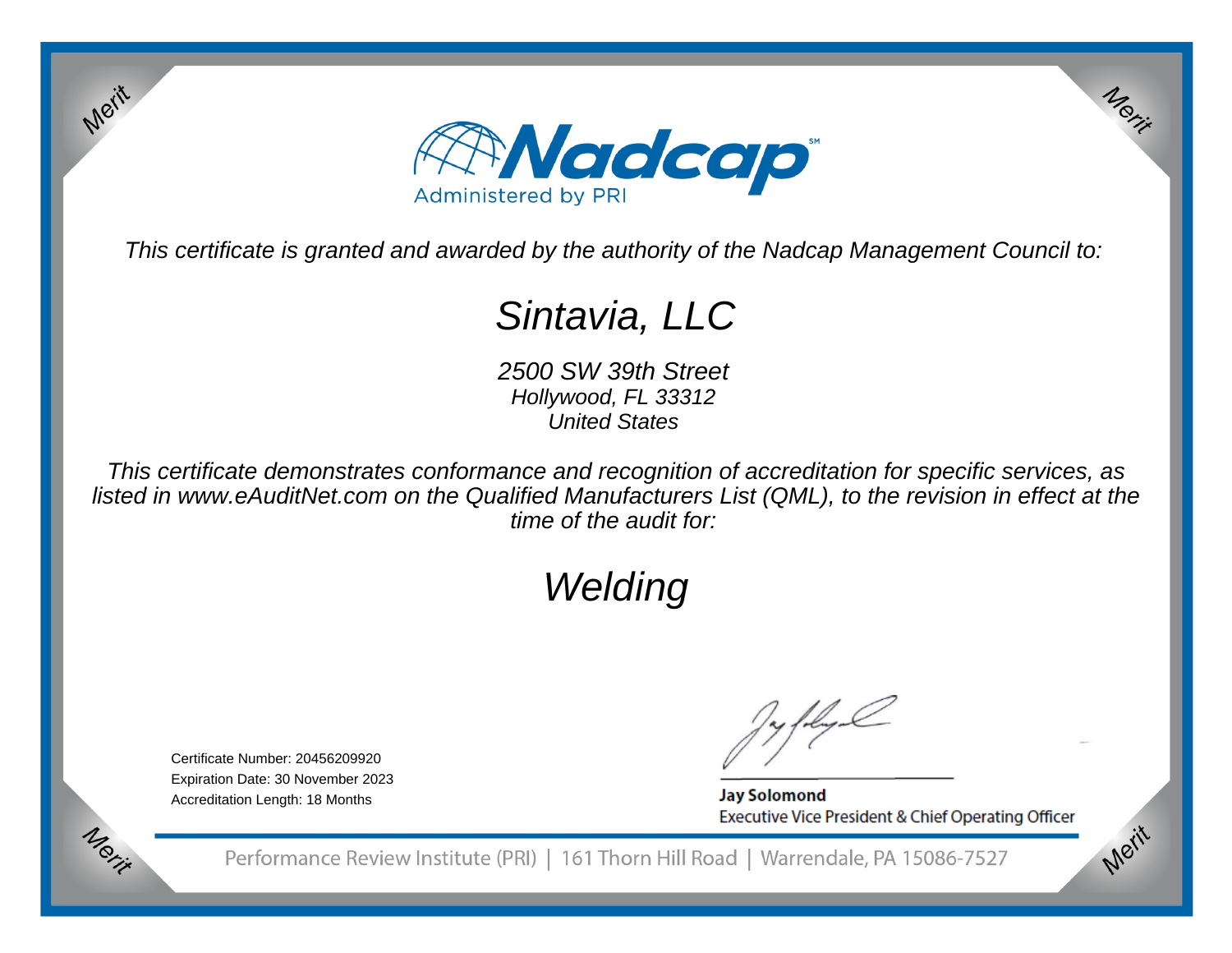

## **SCOPE OF ACCREDITATION**

## **Welding**

**Sintavia, LLC** 2500 SW 39th Street Hollywood, FL 33312

This certificate expiration is updated based on periodic audits. The current expiration date and scope of accreditation are listed at: www.eAuditNet.com - Online QML (Qualified Manufacturer Listing).

In recognition of the successful completion of the PRI evaluation process, accreditation is granted to this facility to perform the following:

# **AC7000 - AUDIT CRITERIA FOR NADCAP ACCREDITATION**

**AC7110 Rev G - Nadcap Audit Criteria for Welding/ Torch and Induction Brazing and Additive Manufacturing (This is required for all Welding / Torch and Induction Brazing and Additive Manufacturing audits) (to be used on audits on/after 25-Apr-2021)**

**AC7110S - Nadcap Supplemental Audit Criteria for Welding, Torch and Induction Brazing, and Additive Manufacturing (to be used on audits on/after 25-Apr-2021)**

U1 Honeywell

**AC7110/14 Rev B - Nadcap Audit Criteria for Laser and Electron beam metallic powder bed additive Manufacturing (to be used on audits on/after 14 February, 2021)**

Baseline (All audits)

Electron beam metallic powder bed

Laser beam metallic powder bed

Supplement B – Stress Relieve Temperature Control (Additional requirements)

Supplement C – Metallographic Evaluation of Qualification Parts (Additional requirements)

Supplement D – Evaluation of Verification Specimens (Additional requirements)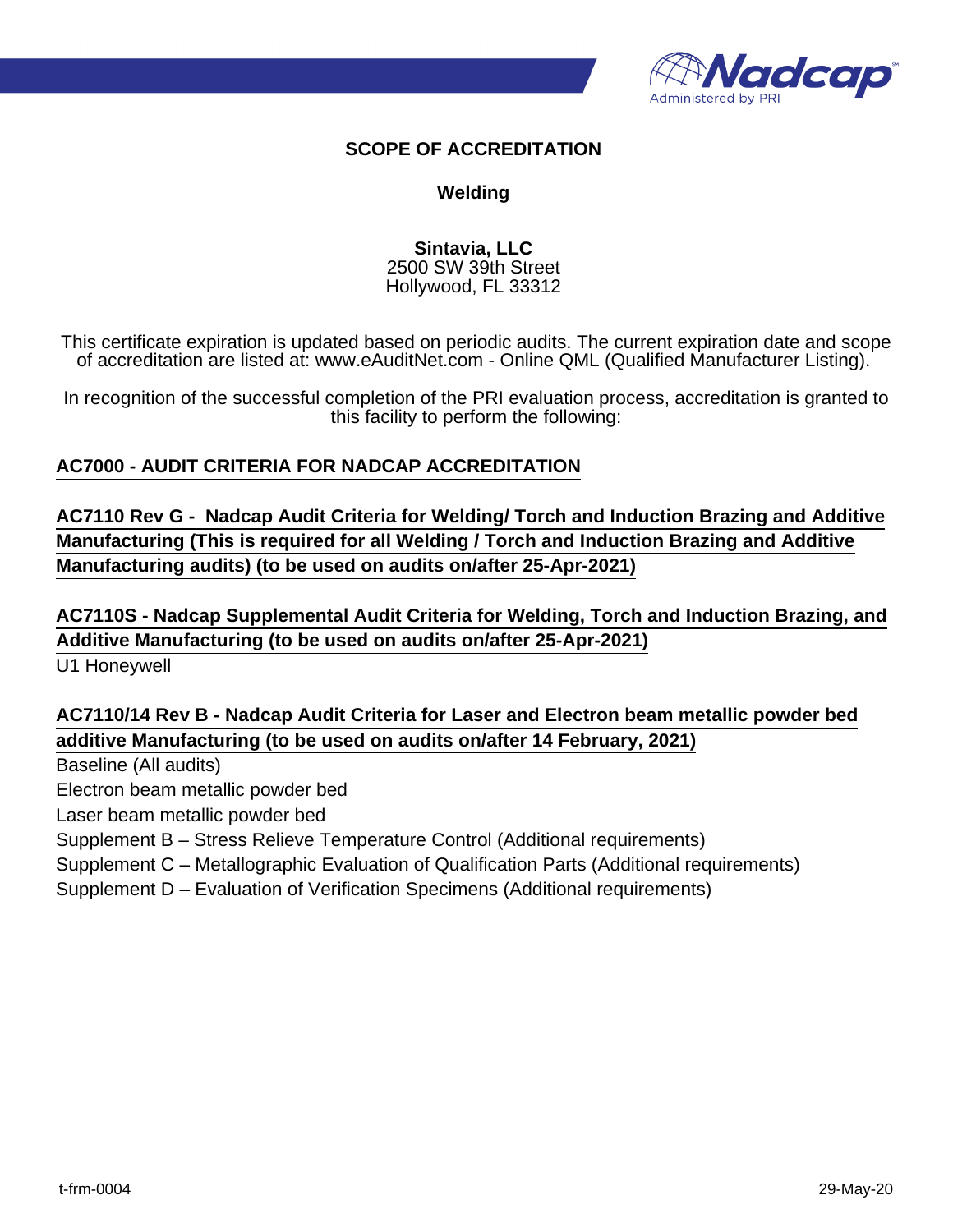

This certificate is granted and awarded by the authority of the Nadcap Management Council to:

# Sintavia, LLC

 2500 SW 39th StreetHollywood, FL 33312United States

This certificate demonstrates conformance and recognition of accreditation for specific services, as listed in www.eAuditNet.com on the Qualified Manufacturers List (QML), to the revision in effect at thetime of the audit for:

# Heat Treating

Certificate Number: 20456205524 Expiration Date: 31 August 2022Accreditation Length: 12 Months

David L. Schutt, PhD President

Performance Review Institute (PRI) | 161 Thorn Hill Road | Warrendale, PA 15086-7527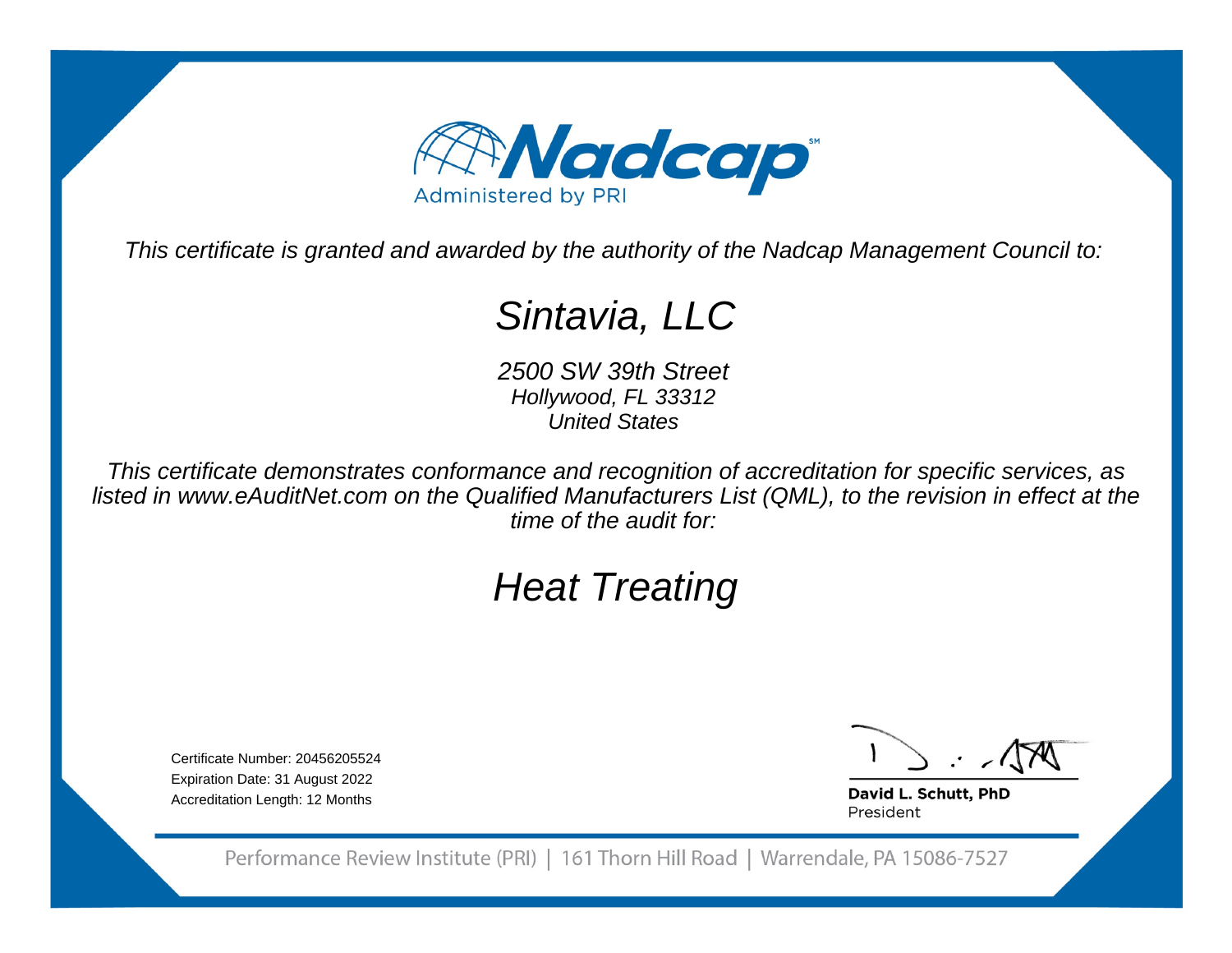

## **SCOPE OF ACCREDITATION**

### **Heat Treating**

**Sintavia, LLC** 2500 SW 39th Street Hollywood, FL 33312

This certificate expiration is updated based on periodic audits. The current expiration date and scope of accreditation are listed at: www.eAuditNet.com - Online QML (Qualified Manufacturer Listing).

In recognition of the successful completion of the PRI evaluation process, accreditation is granted to this facility to perform the following:

### **AC7000 - AUDIT CRITERIA FOR NADCAP ACCREDITATION**

# **AC7102 Rev J - Nadcap Audit Criteria for Heat Treating Baseline (AC7102/S and AC7102/8 must also be selected) (to be used on audits on before 15-Aug-2021)**

Aluminum Alloys – AC7102/2 must also be selected Nickel and Cobalt Alloys – Industry Specs – Check any applicable boxes Nickel and Cobalt Alloys– Customer Specs Stress Relieve – Industry Specs – Check any applicable boxes Industry Spec – Other – Stress Relieve – Customer Specs Vacuum Heat Treating – Industry Specs – Check any applicable boxes

# **AC7102S Rev J - Nadcap Supplemental Audit Criteria for Heat Treating (to be used on audits on'after 31 May 2020)**

U00 None

# **AC7102/2 Rev D - Nadcap Audit Criteria for Aluminum Heat Treating (to be used on audits on/after 2 September, 2018)**

Aluminum Alloys – Industry Specs – Check any applicable boxes

### **AC7102/8 - Nadcap Audit Criteria for Heat Treating Pyrometry**

Pyrometry – Industry Specs – Check any applicable boxes AMS2750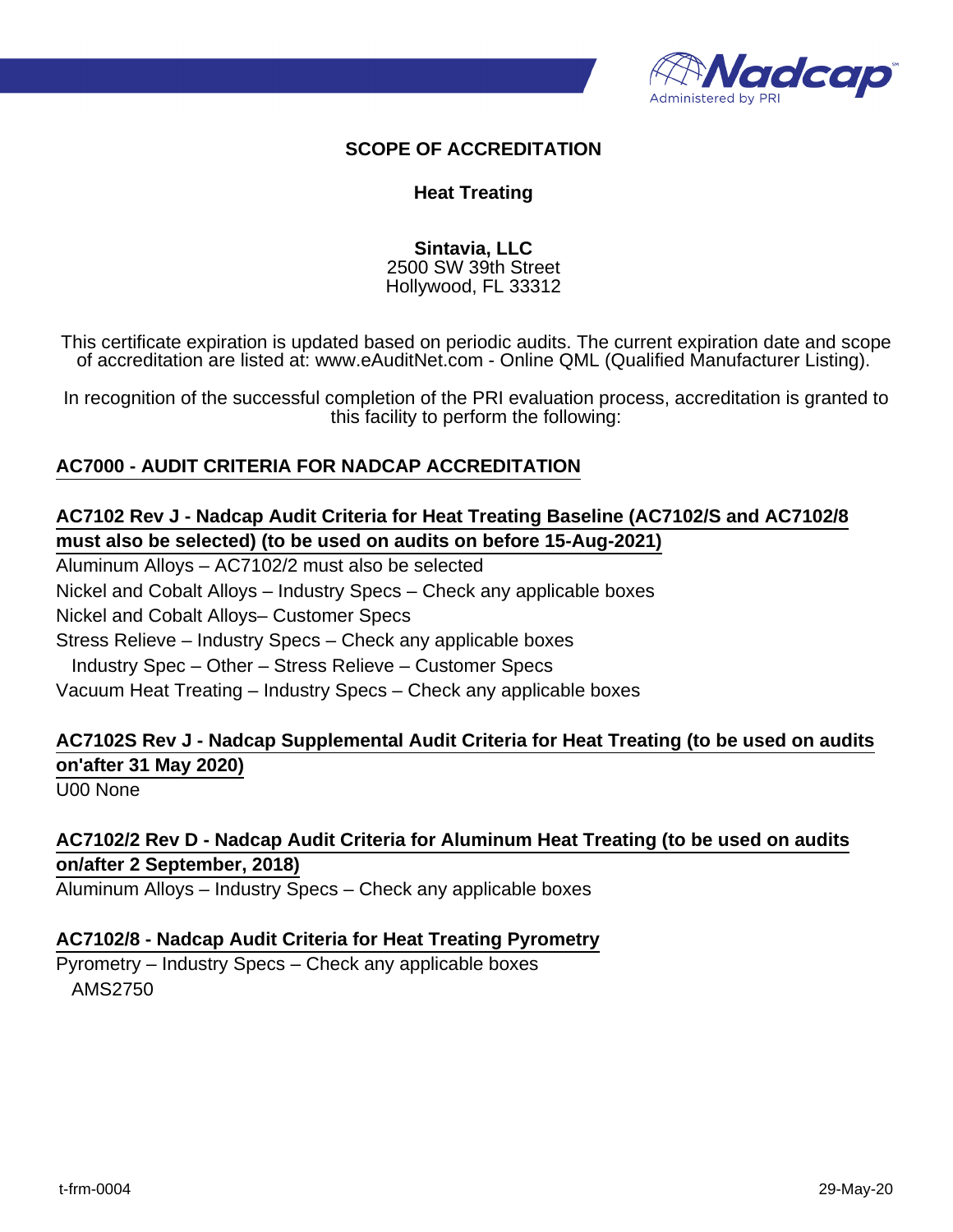

This certificate is granted and awarded by the authority of the Nadcap Management Council to:

# Sintavia, LLC

 6545 Nova Drive *D*avie, FL 33317United States

This certificate demonstrates conformance and recognition of accreditation for specific services, as listed in www.eAuditNet.com on the Qualified Manufacturers List (QML), to the revision in effect at thetime of the audit for:

# Heat Treating

Certificate Number: 16278205523 Expiration Date: 31 August 2022Accreditation Length: 12 Months

David L. Schutt, PhD President

Performance Review Institute (PRI) | 161 Thorn Hill Road | Warrendale, PA 15086-7527